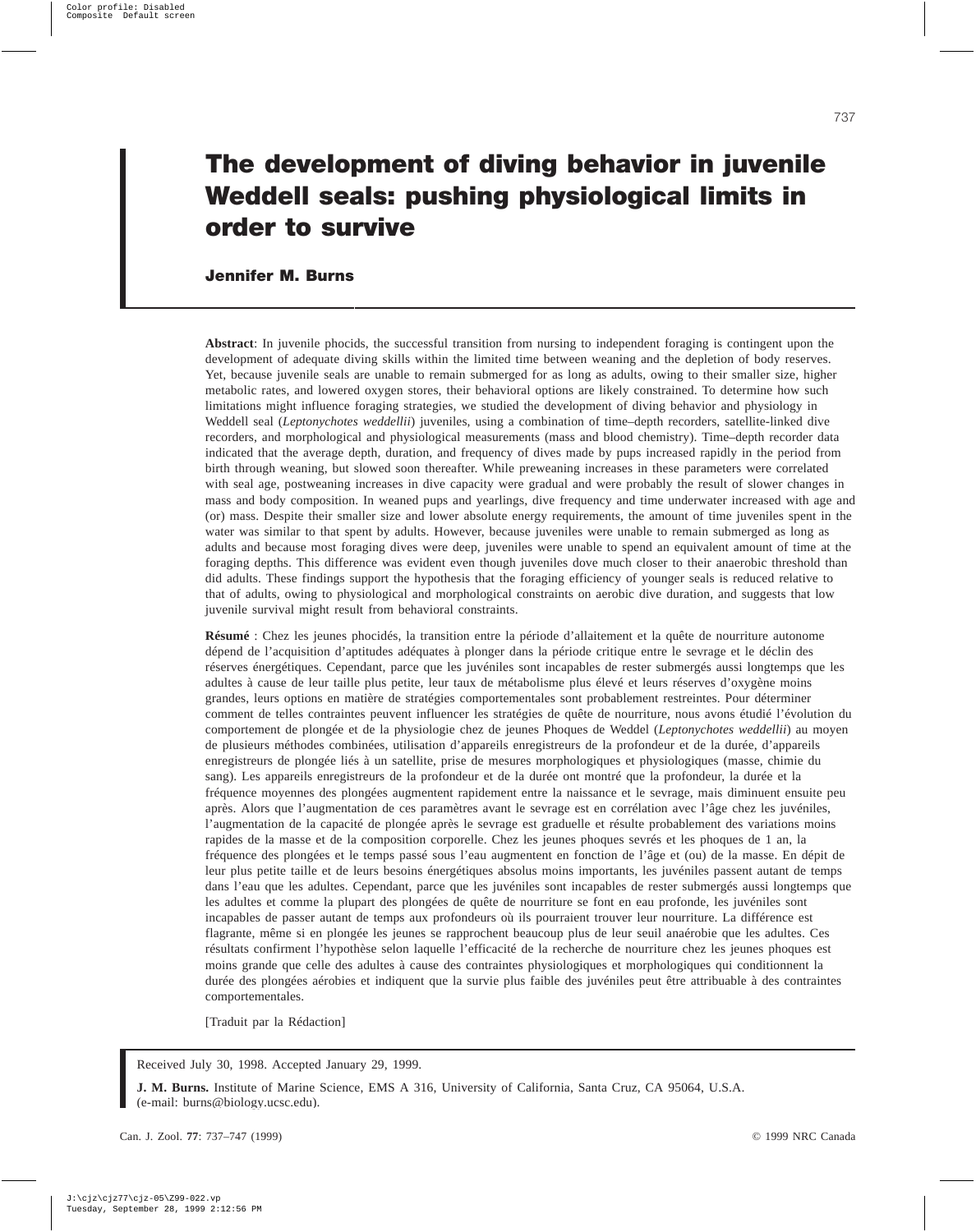# **Introduction**

Knowledge of the mechanisms by which neonatal mammals acquire the tools necessary to become competent predators is crucial to our understanding of how physiological processes influence behavioral strategies. While such questions can be addressed in many species, the study of how pinniped neonates become marine predators offers several unique and significant advantages. All pinnipeds are born on land or ice and, during the first days post partum, there is little to distinguish newborn pinnipeds from other mammalian young. In fact, most pinniped pups are unwilling to enter the water for several days following birth, and many demonstrate little aquatic activity prior to weaning (for review see Riedman 1990). Even in those species whose pups are aquatically active soon after birth, such as harbor, bearded, ringed, and Weddell seals, there is little apparent foraging until after weaning (Lydersen and Hammill 1993; Muelbert and Bowen 1993; Lydersen et al. 1994; Corpe 1996; Burns and Testa 1997; Burns and Schreer 1999). Thus, at weaning, pups of all species must learn to swim–forage successfully before the energy stores they acquired during lactation are depleted. As the success of this transition can affect both juvenile survivorship and population levels (Eberhardt and Siniff 1977; Merrick et al. 1987), understanding the physiological and ecological factors that affect juvenile diving capacity and behavior is extremely important.

Work on Weddell seals and other pinnipeds has revealed that marine mammals possess a suite of physiological adaptations that allow them to make deep and long dives: they have increased the amount of oxygen that can be carried to depth and have reduced the rate at which it is used. Large oxygen stores in the blood and muscle result from large blood volume, elevated hematocrit and hemoglobin, large muscle mass, and high concentrations of myoglobin in the muscle, while diving oxygen use rates are minimized through regulation of heart rate, metabolic rate, body temperature, and selective vasoconstriction (Kooyman et al. 1980, 1983; Qvist et al. 1986; Kooyman 1989; Castellini 1991; Fedak and Thompson 1993; Thorson and Le Boeuf 1994; Butler and Jones 1997). Because the maximum dive duration that can be accomplished before the balance of metabolism becomes anaerobic (the aerobic dive limit or ADL) is determined by metabolic rate and body oxygen stores, it is possible to relate individual- and species-specific behavioral differences to these two physiological parameters. Indeed, among species that exhibit different behavioral patterns, those that must dive deepest or longest in order to forage successfully have the largest oxygen stores and the lowest use rates (Kooyman et al. 1980, 1983; Castellini 1991; Thorson and Le Boeuf 1994; Butler and Jones 1997; Merrick and Loughlin 1997; Horning and Trillmich 1997*b*).

For adult pinnipeds, physiological limitations on maximal oxygen stores and minimal use rates proscribe the boundaries of diving abilities. However, these limitations are generally thought to have little impact on routine activity patterns. While oxygen stores and tissue pH and metabolite levels can quickly return to predive levels following aerobic dives, recovery can take in excess of an hour after dives that greatly exceed the anaerobic threshold (Kooyman et al. 1980; Castellini et al. 1988; Burns and Castellini 1996). As a result, marine mammals are generally thought to better maximize their time at the foraging depths by making multiple aerobic dives, rather than a few extremely long anaerobic dives (Kooyman et al. 1980; Dolphin 1988; Butler and Jones 1997). Indeed, for most species for which we have good estimates of the ADL, anaerobic dives appear to be rare.

In contrast with adults, physiological limitations have recently been shown to have a larger impact on juvenile diving behavior (Kooyman et al. 1983; Thorson and Le Boeuf 1994; Burns and Castellini 1996; Burns et al. 1997; Horning and Trillmich 1997*a*, 1997*b*). Juveniles face additional constraints, because the physiological factors that limit dive duration are highly correlated with animal size and age. Smaller individuals are first disadvantaged, because metabolic rate scales as  $mass^{0.75}$  and oxygen stores scale as mass<sup>1.0</sup>, which combine to cause the ADL to scale as mass<sup>0.75</sup>. In addition, young growing individuals have higher mass-specific metabolic rates and, possibly, also, smaller mass-specific body-oxygen stores. Finally, young pups do not appear to be as able to regulate heart rate, respiration, vasoconstriction, or body temperature as well as adults, which may further elevate diving metabolic rates (Kodama et al. 1977; Schmitz and Lavigne 1984; Schmidt-Nielsen 1990; Rea and Costa 1992; Cherepanova et al. 1993; Ponganis et al. 1993; Thorson and Le Boeuf 1994; Castellini et al. 1994; Burns and Castellini 1996; Butler and Jones 1997). In combination, body size and developmental constraints appear to limit the diving capacity of juveniles and therefore delineate a much smaller range of possible dive behaviors (Thorson and Le Boeuf 1994; Burns and Castellini 1996; Horning and Trillmich 1997*a*, 1997*b*). This limitation warrants consideration when interpreting the behavioral ecology of juvenile marine mammals, especially in species that forage at deep depths, such as Weddell seals.

There are four primary ways in which juvenile marine mammals might compensate for their reduced breath-hold capacity. First, juveniles might rapidly acquire the physiological and morphological attributes necessary to make long dives; second, juveniles might forage on prey that is easier to catch or found at shallower depths or in different areas than adult prey; third, juveniles might expend more effort foraging by diving more frequently or spending more time in the water than adults; and finally, juveniles might increase the average duration of their dives by increasing the number or proportion of long or anaerobic dives. This last strategy would be beneficial, despite increased recovery times, if the minimum dive duration necessary for prey capture approximated the ADL or if juveniles could extend their ADL on long dives by dramatically reducing their metabolic rate (Fedak and Thompson 1993; Butler and Jones 1997). While such behavioral modifications have often been suggested, only recently has there existed sufficient data from within a single population of marine mammals to rigorously examine which, if any, of these potential strategies are employed by young animals.

This paper will examine each of these four hypotheses using data collected in McMurdo Sound, Antarctica, from Weddell seal adults, yearlings, and pups. Because Weddell seal pups dive actively from about 4 weeks of age onward, they offer a unique opportunity for studying the development of diving behavior, both during the nursing period and post weaning (Kooyman 1968; Thomas and DeMaster 1983;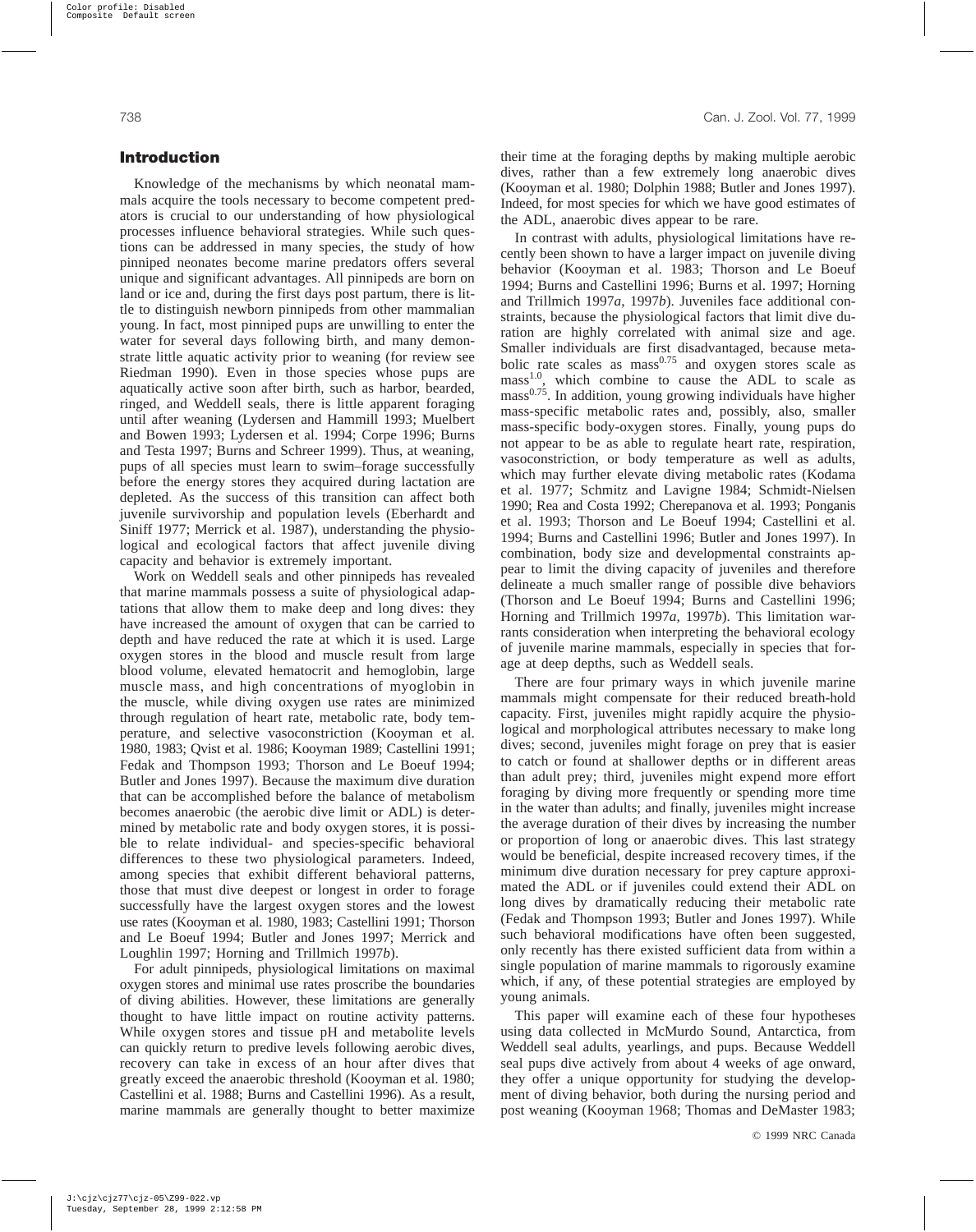|                                       |               |               | Mass range       |              |                      |         |  |
|---------------------------------------|---------------|---------------|------------------|--------------|----------------------|---------|--|
|                                       | Age range     | (individuals) | (kg)             | Tag type     | Study season         | (dives) |  |
| Nursing $pups^a$                      | 4–8 weeks     | 36            | $52.5 - 134.0$   | <b>TDR</b>   | Nov.-Jan. 1992-1994  | 11 295  |  |
| Weaned pups <sup><math>a</math></sup> | $9-13$ weeks  | 16            | $61.6 - 120.0$   | <b>TDR</b>   | Jan.-Feb. 1992-1994  | 14 661  |  |
|                                       | $14-32$ weeks | 19            | $61.7 - 113.0^b$ | <b>SLTDR</b> | Jan.-June 1992-1994  | 42 890  |  |
| Yearlings                             | $51-54$ weeks | 15            | $92.6 - 169.4$   | TDR          | Oct.-Dec. 1992-1994  | 4 1 8 2 |  |
| Adult females                         | $6-13+$ years | 8             | $320 - 417^b$    | <b>SLTDR</b> | Feb.-Sept. 1990-1991 | 49 778  |  |

**Table 1.** Seal age and size and summarized information on tag deployment.

*a* Seals carried TDRs multiple times.

to use for comparative purposes.

<sup>*b*</sup>At initial tag deployment.

Burns and Castellini 1996; Burns and Testa 1997). In addition, there is a significant body of information on the biology, diving behavior, ecology, and physiology of all age-classes

# **Methods**

This study was carried out in Erebus Bay, McMurdo Sound, Antarctica (77°45′S, 166°30′E). The physiological and behavioral data presented here were collected as part of two large research projects. One examined the development of diving behavior and physiology in pups (animals < 1 year old; Burns and Castellini 1996; Burns and Testa 1997) and yearlings (animals born the previous year; Burns et al. 1997), while the second studied the diving behavior of adult females (animals older than 6 years; Testa 1994). All animal handling, data collection, and analysis methods are presented in more depth in the papers originally reporting the studies.

#### **Animal handling**

Between 1992 and 1994, 36 individual Weddell seal pups (17 males and 19 females) carried time–depth recorders (TDRs) for 3 to 7-d periods every other week from the time they were 4 weeks old until they were 13 weeks old (Burns and Testa 1997). Satellitelinked time–depth recorders (SLTDRs; 0.5 W, Service Argos platform transmitter terminals, manufactured by Wildlife Computers, Woodinville, Wash.); Wildlife Computers, SDR-T6; Service Argos PTTs) were deployed on 19 of these pups once they were weaned (Burns et al. 1999). Over this same time period, TDRs were also deployed on 15 yearling seals (10 males and 5 females) (Burns et al. 1997). The diving behavior of reproductively mature adult females (6 years or older) comes from a study conducted in McMurdo Sound in 1990 and 1991, in which 8 females were successfully outfitted with SLTDRs (Testa 1994) (Table 1). All TDR data were collected during the austral summer months of November through January, while all SLTDR data come from late summer through winter (January through September).

All juvenile seals (pups and yearlings) were measured (length and girth) and weighed  $(\pm 0.1 \text{ kg})$  at each handling. For those adult females that were not weighed, mass was estimated based on length and girth measurements using standard regression techniques (Castellini and Kooyman 1990). All animal ages were known from tagging records (Testa and Siniff 1987). Weddell seal pups are weaned at approximately 6–7 weeks of age and undergo a short postweaning fast (Rea 1995). For the purposes of this study, pups of 8 weeks or less were termed nursing pups and those older than 8 weeks were considered weaned and nutritionally independent. All yearlings were tagged as newborn pups in the previous year and all adult females were reproductively mature.

#### **Dive data**

The TDRs deployed on pups and yearlings monitored depth every 10 s when wet, had a depth resolution of 3 m, and a maximum depth of 500 m. Like the TDRs, the SLTDRs deployed on pups sampled depth every 10 s during dives, had a depth resolution of 3 m, and a maximum depth of 500 m. However, these data were compressed for transmission, so that data received were the number of dives in each of 6 depth and duration bins (80-m and 4-min intervals). Mean dive depth and duration were then estimated from these counts (Burns and Testa 1997; Burns and Castellini 1998). SLTDRs deployed on adult females in 1990 and 1991 transmitted the maximum depth and total duration of each dive and sampled at a 60-s frequency and with a 3 m depth resolution (Testa 1994).

Data from both the TDRs and SLTDRs were downloaded by computer and processed with software from Wildlife Computers. Owing to erroneous drift of the zero depth in the TDR and possible effects of wave action, a depth of twice the resolution of the TDR (6 m) was considered to be representative of the surface, and a depth of twice this (12 m) was considered to be indicative of a dive. Therefore, for all pups and yearlings outfitted with TDRs, only dives with a maximum depth greater than 12 m and a duration of 1 min were analyzed. For adults outfitted with SLTDRs, the minimum duration required for a dive to be analyzed was set at 1 min. Setting the duration cutoff at 2 or 3 min increased the average dive duration by less than 50 s, and so the shortest possible cutoff was used to be as comparable with juveniles as possible. For all animals, the mean dive depth and duration values are those from each dive averaged over all dives for each seal at each age. Similarly, average dive frequency is the average number of dives per day grouped by individual and age.

For pups and yearlings outfitted with TDRs and adult females outfitted with SLTDRs, the total amount of time spent diving  $(\text{depth} > 12 \text{ m})$  was determined for individual seals by summing the duration of all dives each day. For pups outfitted with SLTDRs, time underwater was estimated for each seal at each age by multiplying the mean number of dives in each duration bin by the bin midpoint (Burns and Castellini 1998). Mean time underwater (MTUW) was calculated as the average value for all seals within each age group. It has previously been shown that for young Weddell seals the bin midpoint is a reasonable approximation of the mean duration of dives within the bin (Burns and Castellini 1998). However, for all seals, this metric will underestimate the total time spent in the water, because it does not take into account time spent at or near the surface at depths below the cutoff resolution of the instruments (i.e., 12 m).

The amount and proportion of time that seals spent at the bottom of each dive was also estimated. To do this, the amount of time that seals spent at or below 80% of the maximum depth of the dive was calculated using Dive Analysis software. Once the total bottom time (BT) was determined for each dive, the proportion of the total dive time spent at the bottom (PBT) was calculated (bottom time/total dive duration). Because this value is determined for each dive, it does not represent the proportion of dive time that is spent above or below a certain depth. To control for potential differences in these parameters due to dive depth, the mean BT and percent BT were computed for each individual (at each age) for all dives within 50 m depth intervals, and these values were also compared.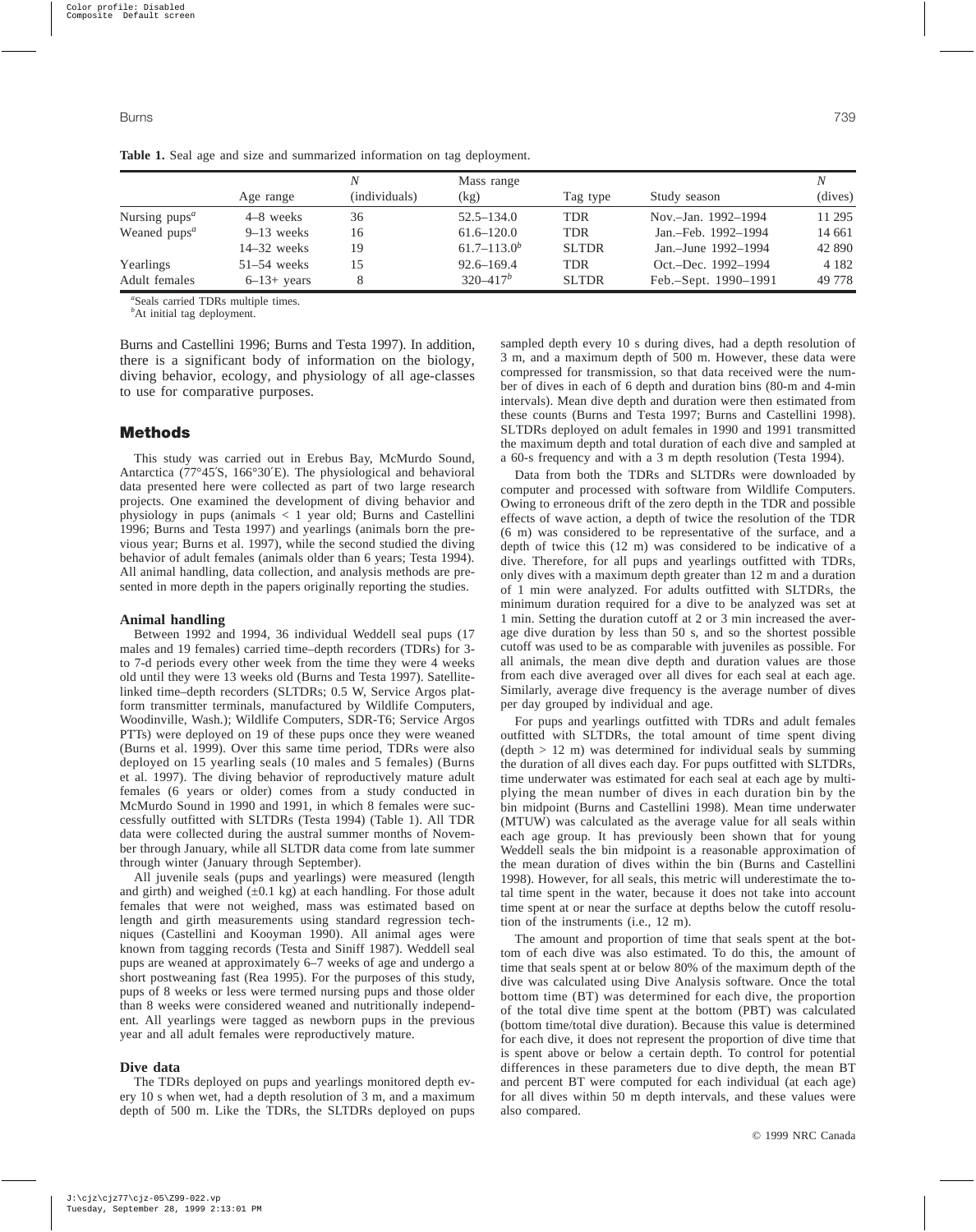**Fig. 1.** Dive depth and duration (mean  $\pm$  SE) for pups between 2 and 13 weeks of age  $(n = 36)$ , weaned pups outfitted with SLTDR tags (WP;  $n = 19$ ), yearlings (Y;  $n = 15$ ), and adult females (AF;  $n = 8$ ).

While dive frequency and time underwater were used to assess dive effort, to assess differences in foraging efficiency (FE) across age-classes we calculated FE following Ydenberg and Clark (1989):



For these calculations, the postdive surface interval (PDSI) was determined by Dive Analysis software and was limited to durations shorter than 20 min  $(95\% \text{ of all PDSIs} < 20 \text{ min})$ . Efficiencies were calculated for each dive and averaged for each animal. Values were then compared across age classes using ANOVA methods. To determine how dive depth and duration influenced efficiency, average values were calculated for dives within 50-m and 1-min categories and these values were compared across age-classes.

For animals in each age class, the ADL was estimated in three ways. The diving lactate threshold (DLT), as per Butler and Jones (1997), was determined from postdive lactate levels as reported in the literature, while the calculated ADL (cADL) was determined as ADL = total body oxygen stores (TBO<sub>2</sub>) / diving (or resting) metabolic rate (Kooyman et al. 1980, 1983; Ponganis et al. 1993; Burns and Castellini 1996). Whenever possible, age-specific values for these parameters were used in determining the cADL. In addition, we estimated the ADL from the inflection point in the curve relating mean PDSIs to dive duration (here referred to as the pdADL) (Yeager and Ultsch 1989; Burns and Castellini 1996). The proportion of dives greater than each of these ADL estimates was then calculated for each seal, and then averaged for animals within each age class.

Correlations between dive behavior and animal age or mass were assessed using stepwise linear regression techniques. Significance was assumed if both  $p < 0.05$  and  $r^2 > 0.10$ . Comparisons among groups were performed using one-way ANOVA methods. Differences among individual groups were tested post hoc using Tukey's HSD method, and significance was assumed at *p* < 0.05. Because individual pups were represented in each age category by different numbers of records, to avoid pseudoreplication problems, one sample from each pup was randomly selected for each statistical comparison in the TDR records and 4 samples were randomly selected from each pup in the SLTDR records. For all analyses, pup age was in weeks and mass in kilograms.

#### **Animal diet and foraging locations**

The diet of Weddell seals of different ages was determined through scat analysis (prey hard parts; 189 scats collected over 5 years), tissue stable-isotope ratio analysis ( $δ<sup>13</sup>C$ ,  $δ<sup>15</sup>N$  isotope ratios; 42 blood samples and 6 different potential prey species), and analyses of actual diving behavior (dive depth, duration, and frequency, as well as the time–depth profile or shape of each dive; Burns et al. 1998; Burns and Schreer, 1999. Foraging locations were determined from animal positions (latitude and longitude), as determined by land or aerial survey or by Argos satellite position fixes (Testa 1994; Burns et al. 1999).

# **Results**

## **Dive depth and duration**

Mean dive depth and duration increased significantly with pup age during the nursing period but did not vary significantly with age or mass once pups were weaned (Fig. 1). For nursing pups (2–8 weeks old), age accounted for 45% of the variation in mean depth and 52% of the variation in mean duration but mass was not a significant predictor of behavior (mean depth =  $-31.6 + 13.2 \times$  age; mean duration =  $-0.10 +$  $0.64 \times$  age;  $p < 0.05$ ). However, once pups were weaned (9– 13 and 14–32 weeks old), there was no significant relationship between mass or age and dive depth or duration. Unfortunately, because no mass data was available once pups were outfitted with SLTDR tags, it was impossible to determine if the absence of age effects was due to differences in individual growth rates. However, in yearlings, mean dive duration was positively correlated with mass (mean duration  $= 3.03 +$  $0.41 \times \text{mass}, r^2 = 0.49, p < 0.002$ ). There was no correlation between mass and dive duration in adult females. Overall, the mean depth of dives  $(105.8 \pm 8.2 \text{ m})$  made by weaned pups approached that of yearlings (118.5  $\pm$  17.6 m) and adults (163.1  $\pm$  13.4 m) but their mean dive duration remained much shorter (5.82  $\pm$  0.24, 8.72  $\pm$  0.36, and 13.14  $\pm$ 0.40 min, respectively). Because physiological constraints were more likely to be evident in duration than depth, all remaining analyses focus on temporal variables (dive duration, frequency, and BT).

#### **Dive effort**

Daily dive frequency and MTUW was significantly correlated with age and mass in nursing pups (dive frequency =  $-13.9 - 0.30 \times \text{mass} + 12.9 \times \text{age}, r^2 = 0.41, p < 0.01;$ MTUW =  $-221.0 + 58.25 \times \text{age}, r^2 = 0.40, p < 0.001$ ). However, once pups were weaned there was no further increase in dive frequency or time underwater. In yearlings, dive frequency declined with mass  $(131.2 - 0.59 \times \text{mass}, r^2 = 0.38,$  $p = 0.009$ ) but MTUW did not. Surprisingly, larger adult

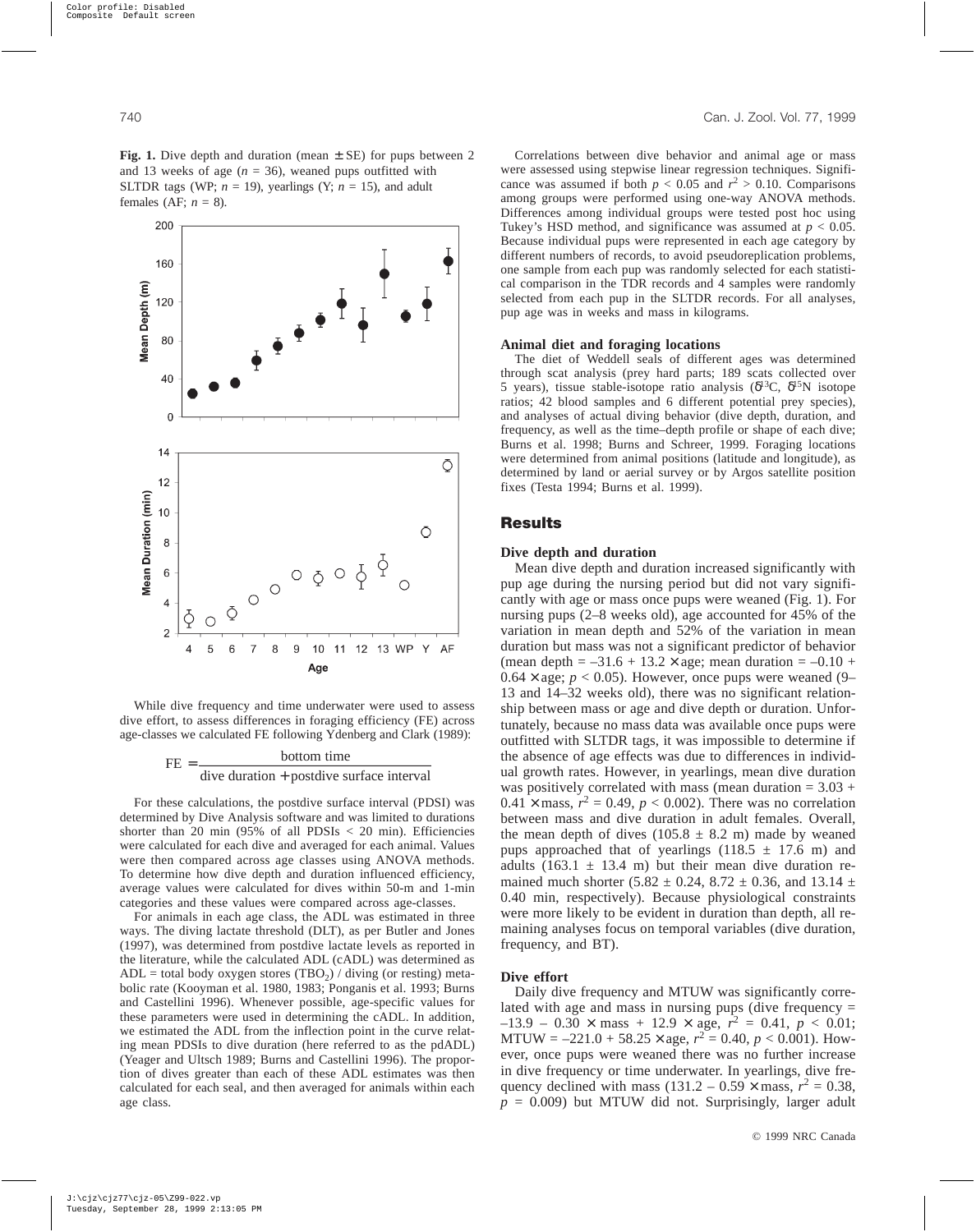**Fig. 2.** Differences in daily dive frequency and time (mean ± SE) underwater among age groups. Ages and sample sizes are as given in Fig. 1.



**Fig. 3.** Differences in bottom time and percent bottom time (mean  $\pm$  SE) among weaned pups (outfitted with TDRs), yearlings, and adults. The number of animals within each ageclass is indicated.



females made fewer dives and spent less time underwater than smaller individuals (dive frequency =  $134.4 - 0.26 \times$ mass,  $r^2 = 0.89$ ,  $p < 0.001$ ; MTUW = 1606.5 – 2.94  $\times$  mass,  $r^2 = 0.72$ ,  $p = 0.000$ ). Overall, the dive frequency of SLTDRtagged weaned pups (142  $\pm$  11 dives/d) was significantly greater than that of younger weaned pups  $(72 \pm 7 \text{ dives/d})$ , yearlings (51  $\pm$  6 dives/d), and adults (42  $\pm$  3 dives/d) (one-way ANOVA,  $p < 0.05$ ). In addition, SLTDR-tagged weaned pups spent more time underwater each day (729.5  $\pm$ 59.3 min/d) than did younger weaned pups  $(411.7 \pm 10^{-12})$ 50.4 min/d), yearlings  $(423.9 \pm 37.9 \text{ min/d})$ , and adults (range 368–721 min/d) (one-way ANOVA, *p* < 0.01; Fig. 2).

In nursing pups, the amount of time spent at the bottom of dives increased with animal age but the PBT did not  $(BT =$  $-0.25 + 0.27 \times$  age,  $r^2 = 0.45$ ,  $p = 0.001$ ; PBT = 37.10  $\pm$ 1.82%). However, there was no similar increase for weaned pups between 9 and 13 weeks of age (BT =  $2.37 \pm 0.1$  min;  $PBT = 40.05 \pm 1.84\%$ . Because of data collection differences, these values could not be calculated for older weaned pups outfitted with SLTDRs. While larger yearlings spent more time at the bottom of dives on both absolute and proportionate scales (BT =  $-2.25 + 0.043 \times \text{mass}, r^2 = 0.55, p =$ 0.001; PBT =  $3.12 + 0.27 \times \text{mass}, r^2 = 0.48, p = 0.003$ ), there was no correlation between mass and BT in adult females (BT =  $6.16 \pm 0.18$  min; PBT = 39.68  $\pm$  0.76%). On average, absolute BT increased across age classes (one-way ANOVA,  $p < 0.01$ ) but the PBT remained constant (one-way

ANOVA,  $p > 0.05$ ). However, when the absolute and proportionate amount of time spent at the bottom of dives was compared among age classes within 50 m depth categories, it was clear that smaller animals were able to spend less time at depth than were older animals. In addition, as depth increased, adults were able to increase their BT and maintain the PBT, while pups and yearlings were not (Fig. 3).

## **Foraging efficiency**

For nursing pups, FE increased with age but not with mass (FE = 10.90 + 1.85  $\times$  age,  $r^2 = 0.11$ ,  $p = 0.004$ ). In contrast, yearling FE increased with mass (FE =  $2.60 + 0.17 \times$ mass,  $r^2 = 0.44$ ,  $p = 0.004$ ). There was no correlation between FE and age or mass in weaned pups outfitted with TDRs or in adult females (30.86  $\pm$  1.52 and 31.06  $\pm$  0.78, respectively). On average, the mean FE of yearlings  $(26.17 \pm 1.0)$  was lower than that of weaned pups and adults (one-way ANOVA,  $p < 0.01$ ). However, the manner in which depth and duration impacted FE differed among ageclasses (Fig. 4). In yearlings and adults, FE increased with dive depth, but in weaned pups it declined once dives exceeded 150 m. Surprisingly, 26.7% of dives made by pups exceeded this value and so were accompanied by lowered FE. For all three age classes, FE increased as dive duration increased and then declined in the longest of dives. This decline occurred once dives exceeded 8 min for weaned pups,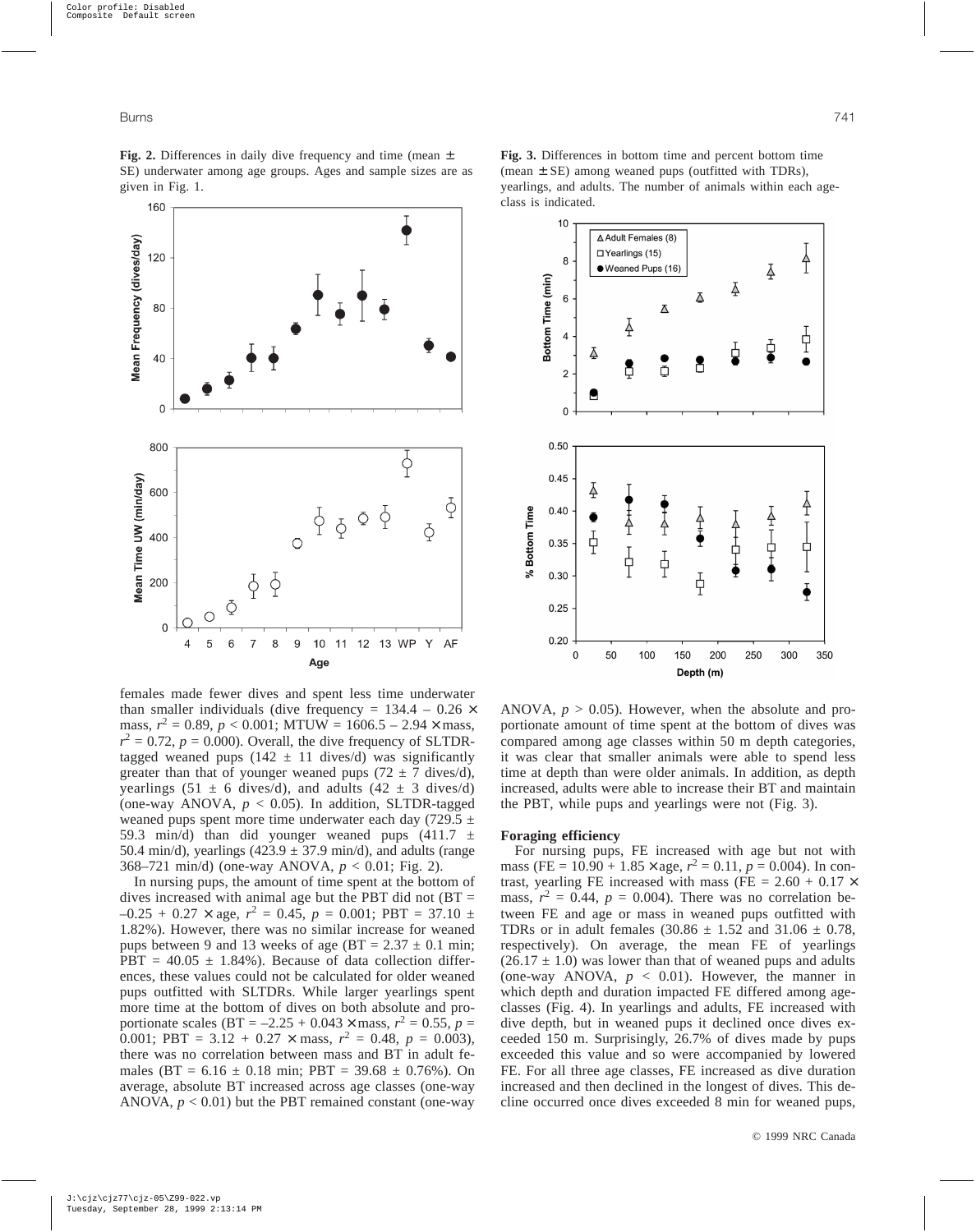|                 | (individuals) | Avg. mass<br>$\left(\text{kg}\right)$ | Mean duration<br>(min) | DLT<br>(min)    | $cADL^a$<br>(min) | pdADL<br>(min) |
|-----------------|---------------|---------------------------------------|------------------------|-----------------|-------------------|----------------|
| Weaned $pups^b$ |               | $96.5 + 3.0$                          | $5.67 \pm 0.02$        | 6 <sup>c</sup>  | 8.0               |                |
| Yearlings       | 15            | $132 \pm 6.0$                         | $7.27+0.07$            | 10 <sup>d</sup> | 12                | 13             |
| Adult females   |               | $359.8+9.5$                           | $12.73 \pm 0.03$       | 20 <sup>e</sup> | 21.4              | 22             |

**Table 2.** The mean dive duration and the three estimates of the ADL for Weddell seals within each age-class.

*a* Calculated according to Ponganis et al. (1993) and Burns and Castellini (1996) with the following modifications: weaned pups: Hct (hematocrit) = 60%, Hb (hemoglobin) = 25 g/dL, Mb (muscle myoglobin) = 3.5 g%; yearlings: Hct = 64%, Hb = 27 g/dL; adults: Hct = 67%, Hb = 27.9 g/dL. New Hct and Hb values are from Rea (1995) and J.M. Burns (unpublished data).

*b* Includes only those between 9 and 13 weeks of age.

*c* Three seals (Burns and Castellini 1996).

*d* Two seals (Kooyman et al. 1983).

*e* Four seals (Kooyman et al. 1980).

**Fig. 4.** Changes in foraging efficiency (mean ± SE) with dive depth and duration for weaned pups (9–13 weeks old), yearlings, and adults.



16 min for yearlings, and 34 min for adults. The proportion of dives that were longer than this cutoff differed by ageclass: 19.8% of dives made by weaned pups were longer than 8 min, while only 4.2% of yearling dives were longer than 16 min, and fewer than 0.5% of adult dives were longer than 34 min.

## **Aerobic dive limit**

Table 2 reports the values of the various ADL estimates for pups, yearlings, and adults used in this study. They include DLT, cADL, and pdADL (Fig. 5). The comparison of these values with the mean dive duration for weaned pups (9–13 weeks of age), yearlings, and adults clearly indicates that the proportion of free ranging dives that exceeded these estimates differed by age group (Fig. 6). In all cases, the difference between the ADL and the mean dive duration for juveniles  $\langle$  <2 min) was much smaller than for adults  $\langle$  >5 min), which suggests that younger seals were operating at much closer to their anaerobic threshold than adults. The difference between the cADL and mean dive duration did not change significantly with animal mass for weaned pups, yearlings, or adults.

# **Discussion**

Initially, four hypotheses were presented to explain how juvenile Weddell seals might deal with their physiological constraints on dive depth and duration. From these analyses, it appears that both weaned pups and yearlings do manage their time underwater differently from adults, and that the modifications are in direct response to physiological constraints on dive duration and the resultant limitation on foraging behaviors. These findings were not surprising. Research on many different marine mammals has made it clear that juveniles are faced with physiological limitations that can and do impact their diving behavior (Thorson and Le Boeuf 1994; Burns and Castellini 1996; Corpe 1996; Gazo 1996; Burns et al. 1997, 1999; Merrick and Loughlin 1997; Horning and Trillmich 1992*a* 1997*b*). However, our understanding of how physiological limitations impact the foraging behavior and success of juveniles and how juveniles might compensate for these limits has been slower coming, and this is one of the few studies that have addressed behavioral and physiological aspects at the same time (Le Boeuf et al. 1996; Horning and Trillmich 1997*a*, 1997*b*). While initial theoretical models predicted that juveniles would alter their foraging behavior in the face of depth and duration constraints not experienced by adults, support for differential foraging patterns has been largely absent. Indeed, while selective foraging on (presumably) easier to catch prey items and (or) those found at shallower depths by Weddell seal juveniles was first suggested by (Lindsey 1937; Bertram 1940), this work and other recent studies have failed to reveal sufficient age-related variation to support the hypothesis that juveniles in McMurdo Sound follow this strategy.

Instead, Weddell seals of all ages appear to forage on similar prey items. The vast majority of bones and hard parts recovered from the scats of pups, yearlings, and adults were from *Pleuragramma antarcticum,* the Antarctic silverfish,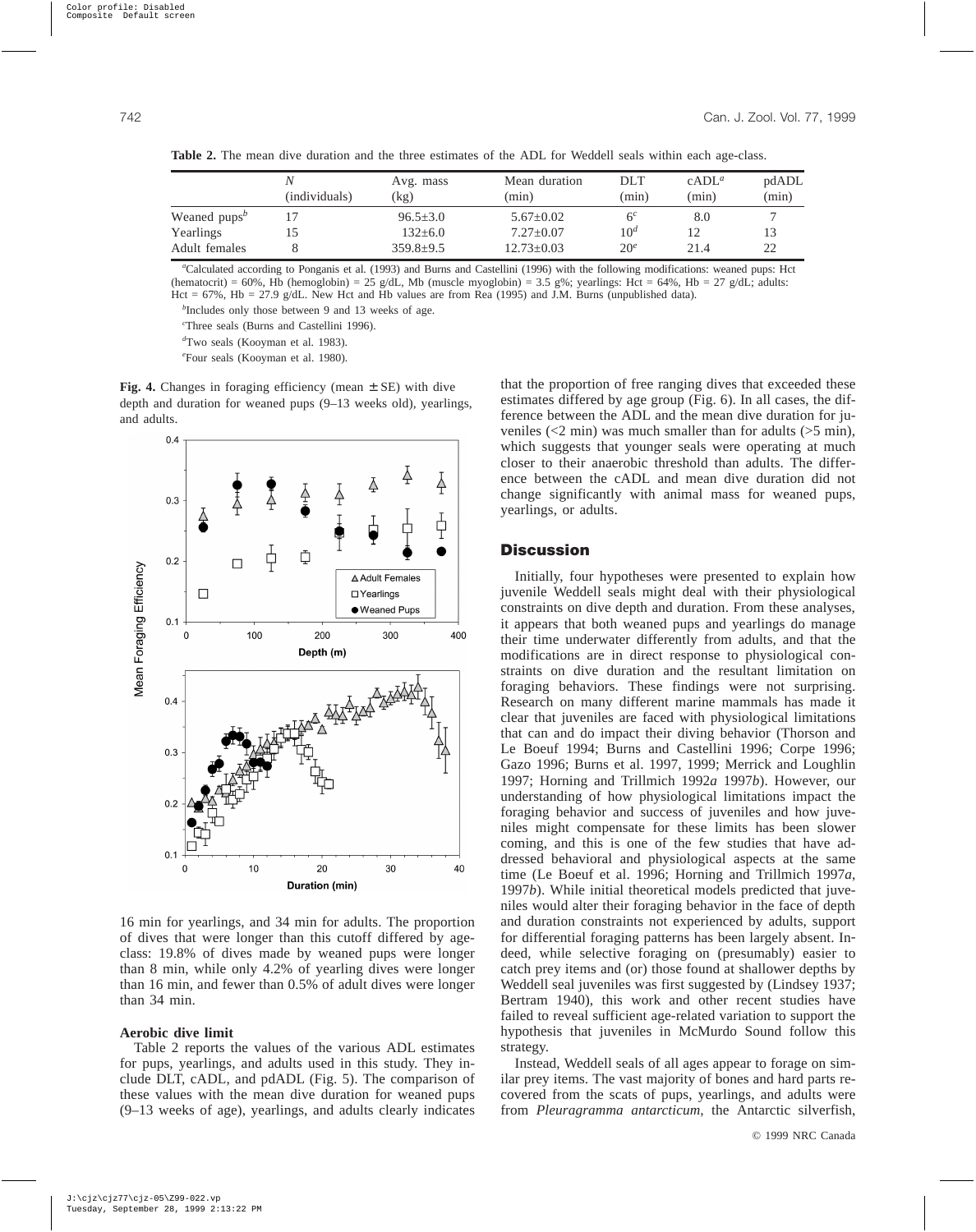$4.2$  $3.7$ 

 $3.2$ 

 $2.7$ 

 $2.2$ 

 $1.7$  $\mathbf 0$ 

8

 $\overline{7}$ 

6

5  $\overline{4}$ 3  $\overline{c}$ 

 $\overline{0}$ 

 $\overline{7}$ 

6

5

 $\overline{4}$ 

G  $\overline{0}$   $\overline{2}$ 

**Adults** 

5

 $10$ 

15

20

Dive Duration (min)

25

30

35

40

 $\overline{4}$ 

6

8

10

Mean Postdive Surface Interval (min)

่

╂

12

₿

16

 $14$ 

18

ŌŎ

10

 $\Box$   $\Box$ 

8

 $12$ 

14

 $\Box$   $\Box$ 

6

**Weaned Pups** 

 $\Phi$  o o o o

 $\overline{4}$ 

 $\mathcal{P}$ 

Yearlings

and otoliths suggested that all seals concentrated on fishes of similar size (Burns et al. 1998). In addition, stable-isotope ratio analyses and behavioral classification based on time– depth profiles also suggested that all animals foraged on similar prey species (Schreer and Testa 1996; Burns et al. 1998; Burns and Schreer 1999). While some juveniles appeared to concentrate their foraging in the benthic ecosystem, the majority of foraging dives made by adults, yearlings, and weaned pups were to depths in excess of 100 m. As *P. antarcticum* dominates the McMurdo Sound ecosystem and occurs predominantly at depths greater than 100 m (Hubold 1984; Eastman 1985; Kellermann 1986), these analyses support the conclusion that all age classes forage on similar species. These findings further suggest that juveniles of pinniped species that are highly specialized foragers, or that exist in species-poor environments, may be constrained to forage on the same prey as adults. While telemetry studies suggest that newly weaned Weddell seal juveniles attempt to avoid intraspecific competition by dispersing from the pupping colony earlier and along slightly different routes than adults (Burns et al. 1999), pups clearly

**Fig. 6.** The proportion (mean  $\pm$  SE) of free ranging dives made by weaned pups (9–13 weeks old), yearlings, and adults that exceeded the ADL, which is estimated from postdive lactate levels (DLT), increases in the postdive surface intervals (pdADL), and calculated from body oxygen stores and metabolic rate estimates (cADL).



relied on methods other than dietary shifts to compensate for their lower dive capacity.

As physiological limitations on dive depth and duration are primarily due to an individual's age and mass (Kooyman et al. 1983; Lydersen and Hammill 1993; Thorson and Le Boeuf 1994; Horning and Trillmich 1997*b*), perhaps the easiest way for juvenile marine mammals to minimize the impact of mass-dependent physiological limitations is to quickly outgrow them. Rapid age-related gains in mass and the physiological mechanisms associated with diving accompany increases in mean dive depth and duration, and early onset of these changes has been noted, especially in the more precocial phocids (Lydersen and Hammill 1993; Castellini et al. 1994; Lydersen et al. 1994; Rea 1995; Burns and Castellini 1996; Burns and Testa 1997). In combination, physiological (oxygen stores and metabolic rates) and morphological (absolute size) maturation increases the ability of animals to remain submerged. However, in juvenile Weddell seals, rapid and significant increases in dive depth and duration were only prevalent from birth through weaning, during which time pups were both growing and maturing rapidly. During this period, pups increased in mass fourfold, and physiological processes related to diving such as heart rate, vasoconstriction, and metabolic control approached adult values (Rea 1995; Burns and Castellini 1996). In addition, hematocrit, hemoglobin and muscle myoglobin levels all increased during the lactation period. Still, weaned pups were smaller, had lower mass-specific body-oxygen stores, and higher mass-specific metabolic rates than adults (Elsner et al. 1977; Kooyman et al. 1983; Castellini et al. 1988; Rea 1995; Burns and Castellini 1996; J.M. Burns, unpublished data). As a result, although weaned pups were able to dive to the depths necessary to forage on *P. antarcticum*, they could not remain at these depths for long.

As their dive duration did not reach that of adults within the first year, juvenile Weddell seals were clearly still limited in their diving capacities by their smaller size, smaller oxygen reserves, and higher metabolic rate. How then were they able to successfully forage on the same prey resources as adults? From these analyses, it appears that weaned Weddell seal pups compensated for their inability to remain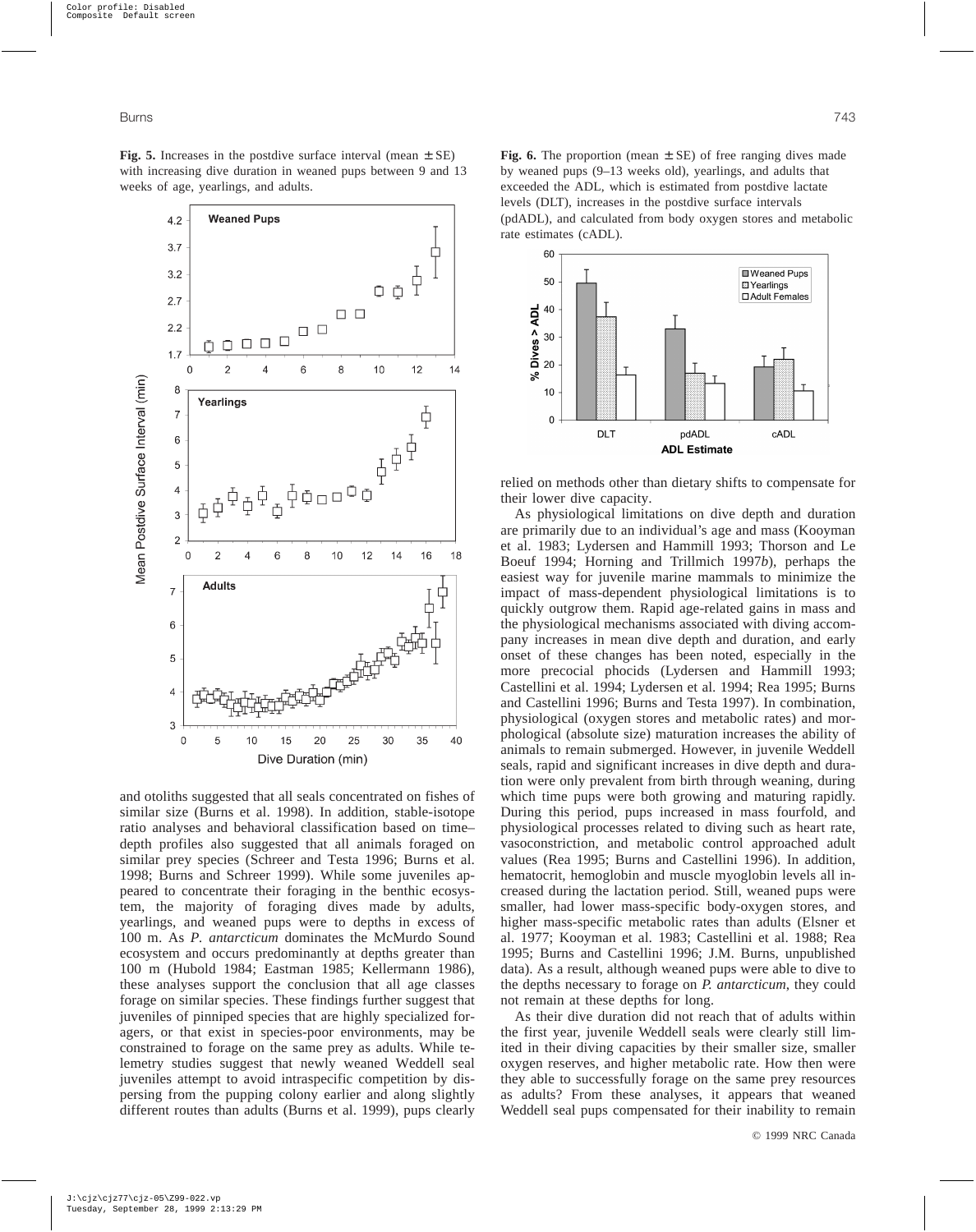at depth by increasing their trips to depth. As dive frequency has been used as a metric for diving effort (Costa et al. 1989; Goebel et al. 1990; Boness et al. 1994; Boyd et al. 1994; Thorson and Le Boeuf 1994), our finding that weaned pups made almost twice as many dives as yearlings and adults suggests that pups expended greater effort diving than did older animals. Time underwater, another metric of diving effort, also suggested that weaned pups were expending significantly more effort than expected. Indeed, the amount of time both weaned pups and yearlings spent underwater was similar to that spent by adults, despite their smaller body size and lower absolute energy requirements. The high dive frequency seen in weaned pups is not a result of a greater proportion of nonforaging or social dives, as dive shape and time–depth profile analyses indicate that the proportion of foraging dives for weaned pups, is similar to that for yearlings and adults (40–60% of total dives: Schreer and Testa 1996; Burns et al. 1997; Burns and Schreer 1999). In combination, these findings suggest that smaller animals were not able to obtain as much food per dive or per unit of time underwater as were older animals. Similarly, juvenile harbor seals are thought to spend more time actively searching for food, but with less success at catching prey, than older animals (Lesage et al. 1998).

Greater dive effort, as indexed by dive frequency and time underwater, is probably a result of the limitations pups face with respect to the amount and proportion of time they can spend at depths in excess of 100 m. While more than half of all dives made by weaned pups were deeper than 100 m, both travel and bottom-time estimates indicate that weaned pups and yearlings had less than 3 min to spend at this depth searching for food, a value considerably less than the 5– 9 min available to adults. In addition, once dives exceeded 100 m, pups were unable to increase their time at depth, and so the fraction of time pups could spend foraging during deeper dives declined. This limitation was likely mainly due to body size, as larger yearlings were able to spend both more time and a greater percentage of their time at the foraging depths.

This constraint on the amount of time that smaller and younger animals were able to spend at the bottom of dives was reflected in the FE of pups. While the diving and FE of weaned pups was similar to that of adults for shallow and short dives, FE increased with depth and duration for adults but declined markedly as dives got longer and deeper for juveniles. As a result, older animals were able to achieve and maintain higher efficiencies over a wider range of depths and durations than younger and smaller individuals. This decline in FE with increased depth and duration is significant, as approximately a third of all pup dives were deeper than 150 m and longer than 6 min, and most foraging dives (as identified by bout analysis and dive shape) were at least this long and deep (Burns and Schreer 1999). Thus pups, in contrast with yearlings and adults, were likely to face constraints on their FE in the course of routine behavioral patterns. Similarly, larger northern elephant seal and Galapagos fur seal juveniles were able to exploit food resources that were unavailable to smaller and younger individuals (Le Boeuf et al. 1996; Horning and Trillmich 1997*b*).

The final way in which young seals could alter their diving behavior to compensate for their smaller size and shorter dive capacity is by increasing the proportion of anaerobic dives. While increasing the proportion of anaerobic dives is generally thought of as disadvantageous, because lactic acidosis increases the necessary surface recovery time and reduces the total amount of time that an animal can spend diving (Kooyman et al. 1980; Castellini et al. 1988; Ydenberg and Clark 1989), this strategy appears to have been used extensively by juvenile Weddell seals. Not only did both weaned pups and yearlings dive much closer to their anaerobic threshold than adults, they also appeared to make considerably more anaerobic dives than adults. Even the most liberal of the ADL estimates indicates that juveniles do not have the duration "cushion" of adults. These findings suggest that minimizing surface time is not as important to juveniles as spending time at foraging depths, and indicate that these young animals are pushing a physiological limit in order to forage successfully. Further support for this hypothesis comes from the fact that when juveniles made dives that were longer than their ADL, these dives were accompanied by increased surface recovery times and elevated postdive lactate levels. This indicates that juveniles were not increasing their dive time by further reducing diving metabolic rate, as has been hypothesized for the extremely long dives of grey and elephant seals (Hindell et al. 1992; Thompson et al. 1993; Boyd and Croxall 1996).

The conclusion that juvenile Weddell seals make more anaerobic dives, or frequently dive close to their anaerobic threshold, has several implications. Dives longer than the ADL generally require that accumulated lactic acid be processed, either during surface recovery or during subsequent shorter dives (Kooyman et al. 1980; Castellini et al. 1988; Fedak and Thompson 1993). While true, this interpretation overlooks the fact that, because the initial upswing in the postdive lactate level curve has a relatively shallow slope, dives that are only slightly longer than the ADL place a very small lactic acid load on the individual seal (Kooyman et al. 1980; Burns and Castellini 1996; Ponganis et al. 1997). It may be that, by allowing lactic acid to build up over the course of several "slightly" anaerobic dives, animals can "work" this region of the curve and therefore delay recovery behaviors. Such a strategy would be extremely advantageous for animals that had just located a deep but abundant prey patch or for juveniles that cannot comfortably reach the necessary foraging depths. Indeed, recent analysis of foraging dive bouts made by weaned pups suggest that once pups locate a foraging patch, they make a series of dives to that depth. These dives are often longer than all but the cADL, and average between 6.5 and 8 min. As these bouts progress, PDSIs increase slightly, and bouts are often followed by rest periods at the surface (Burns and Schreer 1999; J.M. Burns, unpublished data). Delayed processing of lactate has now been directly measured and (or) inferred from the dive records of marine birds, pinnipeds, and whales (Kooyman et al. 1980; Castellini et al. 1988; Fedak and Thompson 1993; Thompson et al. 1993; Burns and Castellini 1996; Ponganis et al. 1997; Shaffer et al. 1997). Thus, while it has long been recognized that the ADL is not a fixed point but a fluid number, these more recent findings suggest that animals may tailor their behavioral response to anaerobic dives in accordance with the degree to which the ADL is exceeded and with the amount of lactic acid accumulated. This ability,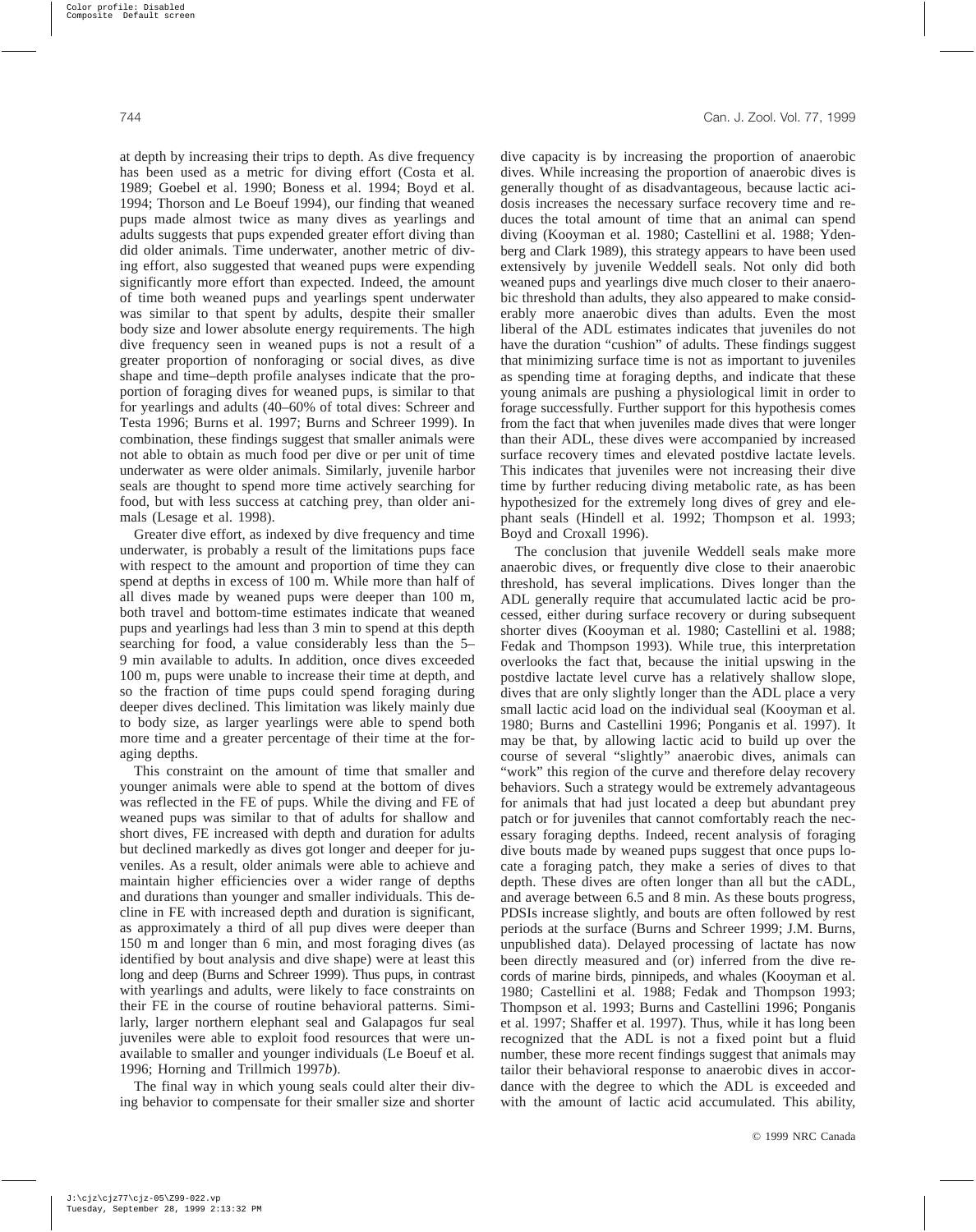while valuable to all age groups, appears to play a critical role in allowing juveniles to forage effectively despite their smaller size.

In addition, for both weaned pups and yearlings, FE continued to increase with increasing dive duration past the inflection point in the PDSI curves, and it was not until dives were approximately 25% longer than the ADL that declines in FE were observed. Dives slightly longer than the ADL were an important component of the behavioral repertoire of juvenile seals, as approximately 28% of all dives made by weaned pups occurred between the duration at which the mean PDSI increased and the mean FE decreased. Yearlings made fewer of these longer dives, as only 12% of their dives were between 12 and 16 min. This suggests that such "slightly" anaerobic dives may be frequently utilized by juveniles in order to increase foraging success at the deeper depths where their main prey is found. While a similar increase in FE past the ADL was observed for adults, the rare nature of these longer dives suggests that adults do not often utilize this strategy. Alternatively, it may be that the relatively short PDSIs observed in weaned pups allows them to better utilize this strategy, owing to their apparent ability to rapidly reload oxygen reserves (Kramer 1988; Houston and Carbone 1992).

In summary, these analyses clearly show that juvenile Weddell seals modify their diving behavior to compensate for their smaller size and dive duration constraints. Modifications are evident in three main spheres. First, pups mature rapidly, and quickly increase their diving skills. However, age effects are only dominant until pups are foraging successfully, after which time, mass appears to play a more important role in setting physiological limitations on dive duration. Second, juveniles tend to dive more frequently, so the amount of time they spend underwater is similar to that of adults. They do this despite lower absolute food requirements, which suggests that foraging success may be lower than in older animals. Indeed, at the deeper foraging depths, and for dives of longer duration, young pups have a lower FE than do adults and yearlings. The decline in the FE curves for dives deeper than 150 m or 8 min suggests that dives beyond these limits are only achieved through an increase in surface recovery time or a decrease in BT, both of which were observed. In combination with the lower average dive duration and the smaller amount of time at foraging depths, it appears that juveniles are required to make more anaerobic dives and to spend more time diving close to their anaerobic threshold in order to maximize their FE and success.

These differences in diving behavior have several implications for the survivorship of young Weddell seals and, by extrapolation, for other young marine mammals. To compensate for their smaller size, young Weddell seals spend more time in the water, which in turn likely increases their risk of predation and their total energy expenditure (Smith 1965; Mikhalev et al. 1981; Boyd et al. 1997; Burns and Castellini 1998). Despite this, they are unable to achieve the same amount of foraging and BT as older larger animals. In combination, these factors may help explain several populationbiology findings. As is the case for many marine mammals, the 1-year survival of juveniles is extremely low, averaging about 43%, roughly half that of adults (Testa 1987; Hastings 1996). Second, survivorship for pups and yearlings appears dependent on their reaching certain mass thresholds: the chance of a pup surviving its first year declines dramatically for animals weaned at less than about 90 kg, and no yearlings of less than this mass have ever been sighted (Hastings 1996). In combination, it appears that physiological and morphological limits impact both the diving behavior of juvenile Weddell seals and, possibly, even their survival. Juveniles that do survive, appear to do so by growing quickly and then pushing their physiological limits in many of the ways initially predicted.

## **Acknowledgements**

This work was funded by a grant from the Office of Polar Programs of the National Science Foundation (NSF) (No. 9119885) to J.W. Testa and M.A. Castellini. Logistical support was provided through the Division of Polar Programs at NSF by Antarctic Support Associates, the U.S. Navy, and the U.S. Coast Guard. Additional financial support was provided by a Postdoctoral Fellowship from the Office of the President of the University of California to J.M.B. Many thanks go to Ward Testa, who was extremely generous in letting me use his dive data from adult females. The following friends and colleagues gave help in the field and support in the laboratory: A. Ajmi, C. Burns, J. Castellini, M. Castellini, B. Fadely, J. Fadely, T. Gelatt, K. Hastings, R. Jensen, L. Rea, B. Scotton, T. Zenteno-Savin, and K. Wynne. Thanks also to D. Costa and M. Goebel. The research was carried out under permit No. 801 of the Marine Mammal Protection Act. Experimental protocols for the studies were approved by the University of Alaska Fairbanks Institutional Animal Care and Use Committee and comply with the "Principles of animal care" publication No. 86-23, revised 1985, of the National Institutes of Health, and the current laws of the United States of America.

## **References**

- Bertram, G.C.L. 1940. The biology of the Weddell and crabeater seals. British Graham Land Expedition, 1934–1937, Scientific Reports. pp. 1–139.
- Boness, D.J., Bowen, W.D., and Oftedal, O.T. 1994. Evidence of a maternal foraging cycle resembling that of otariid seals in a small phocid, the harbor seal. Behav. Ecol. Sociobiol. **34**: 95–104.
- Boyd, I.L., and Croxall, J.P. 1996. Dive durations in pinnipeds and seabirds. Can. J. Zool. **74**: 1696–1705.
- Boyd, I.L., Arnould, J.P.Y., Barton, T., and Croxall, J.P. 1994. Foraging behaviour of Antarctic fur seals during periods of contrasting prey abundance. J. Anim. Ecol. **63**: 703–713.
- Boyd, I.L., McCafferty, D.J., and Walker, T.R. 1997. Variation in foraging effort by lactating Antarctic fur seals: response to simulated increased foraging costs. Behav. Ecol. Sociobiol. **40**: 135–144.
- Burns, J.M., and Castellini, M.A. 1996. Physiological and behavioral determinants of the aerobic dive limit in Weddell seal (*Leptonychotes weddellii*) pups. J. Comp. Physiol. B, **166**: 473–483.
- Burns, J.M., and Castellini, M.A. 1998. Dive data from satellite tags and time depth recorders: a comparison in Weddell seal pups. Mar. Mamm. Sci. **14**: 750–764.
- Burns, J.M., and Schreer, J.F. 1999. Changes in the behavioral repertoire of Weddell seal pups diving in McMurdo Sound, Antarctica.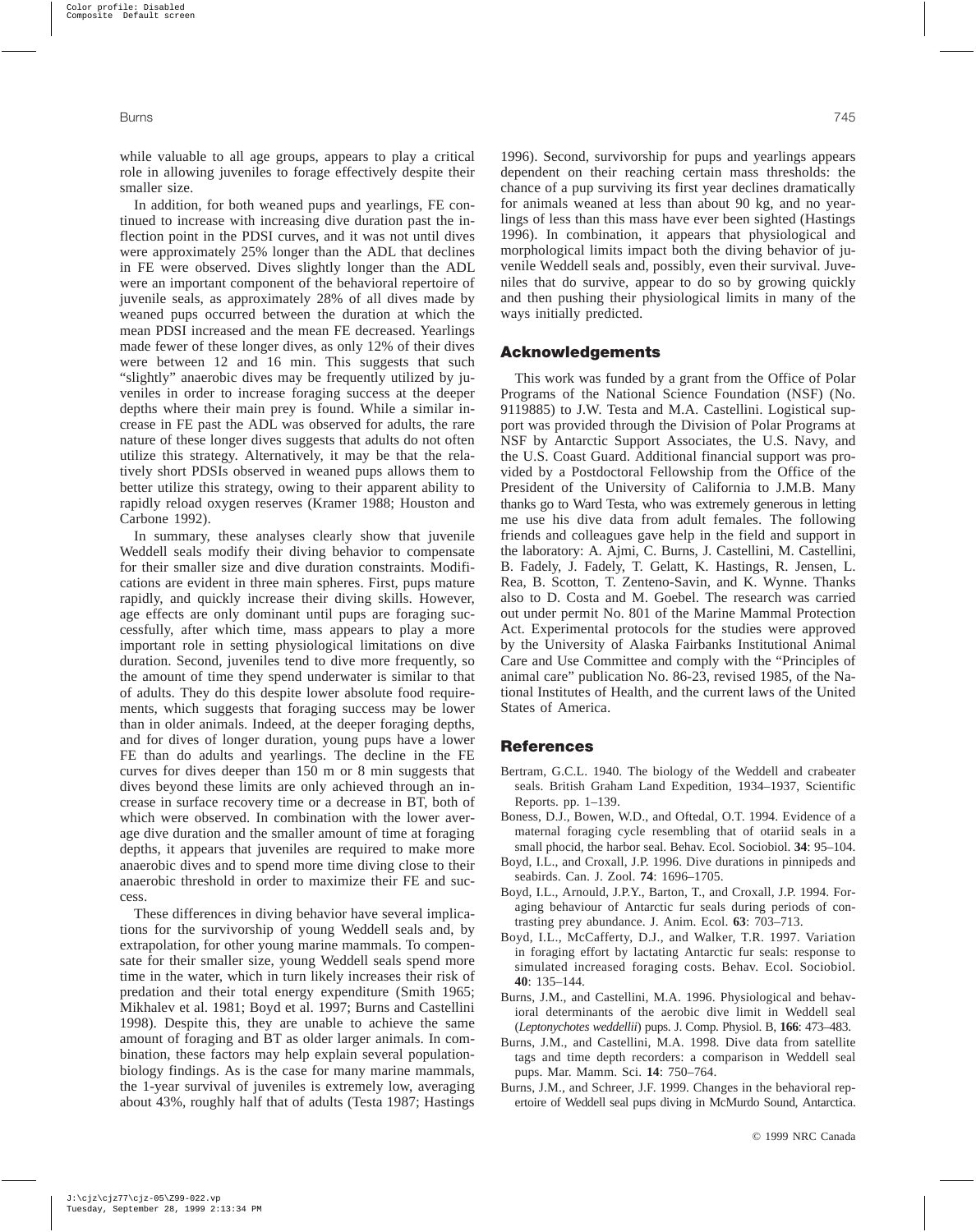*In* Antarctic ecosystems: models for wider ecological understanding. *Edited by* W. Davidson. Caxton Press, Christchurch, New Zealand. In press,

- Burns, J.M., and Testa, J.W. 1997. Developmental changes and diurnal and seasonal influences on the diving behavior of Weddell seal (*Leptonychotes weddellii*) pups. *In* Antarctic communities. *Edited by* B. Battaglia, J. Valencia, and D.W.H. Walton. Cambridge University Press, Cambridge. pp. 328–334.
- Burns, J.M., Schreer, J.F., and Castellini, M.A. 1997. Physiological effects on dive patterns and foraging strategies in yearling Weddell seals (*Leptonychotes weddellii*). Can. J. Zool. **75**: 1796–1810.
- Burns, J.M., Trumble, S.J., Castellini, M.A., and Testa, J.W. 1998. The diet of Weddell seals in McMurdo Sound, Antarctica as determined from scat collections and stable isotope analysis. Polar Biol. **19**: 272–282.
- Burns, J.M., Castellini, M.A., and Testa, J.W. 1999. Movements and diving behaviour of weaned Weddell seal (*Leptonychotes weddellii*) pups. Polar Biol. **21**: 23–36.
- Butler, P.J., and Jones, D.R. 1997. Physiology of diving of birds and mammals. Physiol. Rev. **77**: 837–899.
- Castellini, M.A. 1991. The biology of diving mammals: behavioral, physiological and biochemical limits. *In* Advances in comparative and environmental physiology. *Edited by* R. Gilles. Springer-Verlag, Berlin. pp. 105–134.
- Castellini, M.A., and Kooyman, G.L. 1990. Length, girth and mass relationships in Weddell seals (*Leptonychotes weddellii*). Mar. Mamm. Sci. **6**: 75–77.
- Castellini, M.A., Davis, R.W., and Kooyman, G.L. 1988. Blood chemistry regulation during repetitive diving in Weddell seals. Physiol. Zool. **61**: 379–386.
- Castellini, M.A., Rea, L.D., Sanders, J.L., Castellini, J.M., and Zenteno-Savin, T. 1994. Developmental changes in cardiorespiratory patterns of sleep-associated apnea in northern elephant seals. Am. J. Physiol. **267**: R1294–R1301.
- Cherepanova, V., Neshumova, T., and Elsner, R. 1993. Muscle blood flow in diving mammals. Comp. Biochem. Physiol. A, **106**: 1–6.
- Corpe, H.M. 1996. The behavioural ecology of young harbour seals in the Moray Firth, NE Scotland. Ph.D. thesis, Aberdeen University, U.K.
- Costa, D.P., Croxall, J.P., and Duck, C.D. 1989. Foraging energetics of Antarctic fur seals in relation to changes in prey availability. Ecology, **70**: 596–606.
- Dolphin, W.F. 1988. Foraging dive patterns of humpback whales, *Megaptera novaeangliae*, in southeast Alaska: a cost–benefit analysis. Can. J. Zool. **66**: 2432–2441.
- Eastman, J.T. 1985. *Pleuragramma antarcticum* (Pisces, Nototheniidae) as food for other fishes in McMurdo Sound, Antarctica. Polar Biol. **4**: 155–160.
- Eberhardt, L.L., and Siniff, D.B. 1977. Population dynamics and marine mammal management policies. J. Fish. Res. Board Can. **34**: 183–190.
- Elsner, R., Hammond, D.M., Denison, D.M., and Wyburn, R. 1977. Temperature regulation in the newborn Weddell seal *Leptonychotes weddellii*. *In* Adaptations within Antarctic ecosystems. *Edited by* G.A. Llano. Smithsonian Institution, Washington, D.C. pp. 531–540.
- Fedak, M.A., and Thompson, D. 1993. Behavioural and physiological options in diving seals. Symp. Zool. Soc. Lond. No. 66. pp. 333–348.
- Gazo, M. 1996. Learning to dive in Mediterranean monk seal (*Monachus monachus*) pups. *In* Abstracts of the 5th European Conference on Wildlife Telemetry, Strasbourg, France, 25–30 August 1996. [Abst.]
- Goebel, M.E., Bengston, J.L., DeLong, R.L., Gentry, R.L., and Loughlin, T.R. 1990. Diving patterns and foraging locations of female Northern fur seals. Fish. Bull. **89**: 171–179.
- Hastings, K.K. 1996. Juvenile survival and maternal strategies of Weddell seals in McMurdo Sound, Antarctica. M.Sc. thesis, University of Alaska, Fairbanks.
- Hindell, M.A., Slip, D.J., Burton, H.R., and Bryden, M.M. 1992. Physiological implications of continuous, prolonged, and deep dives of the southern elephant seal (*Mirounga leonina*). Can. J. Zool. **70**: 370–379.
- Horning, M., and Trillmich, F. 1997*a*. Development of hemoglobin, hematocrit, and erythrocyte values in Galapagos fur seals. Mar. Mamm. Sci. **13**: 100–113.
- Horning, M., and Trillmich, F. 1997*b*. Ontogeny of diving behavior in the Galapagos fur seal. Behaviour, **134**: 1211–1257.
- Houston, A.L., and Carbone, C. 1992. The optimal allocation of time during the diving cycle. Behav. Ecol. **3**: 255–265.
- Hubold, G. 1984. Spatial distribution of *Pleuragramma antarcticum* (Pisces: Nototheniidae) near the Filchner and Larsen ice shelves (Weddell Sea/Antarctica). Polar Biol. **3**: 231–236.
- Kellermann, A. 1986. Geographical distribution and abundance of postlarval and juvenile *Pleuragramma antarcticum* (Pisces, Notothenioidei) off the Antarctic peninsula. Polar Biol. **6**: 111–119.
- Kodama, A.M., Elsner, R.W., and Pace, N. 1977. Effects of growth, diving history, and high altitude on blood oxygen capacity in harbor seals. J. Appl. Physiol. **42**: 852–858.
- Kooyman, G.L. 1968. An analysis of some behavioral and physiological characteristics related to diving in the Weddell seal. Antarct. Res. Ser. **11**: 227–261.
- Kooyman, G.L. 1989. Diverse divers: physiology and behavior. Springer-Verlag, Berlin.
- Kooyman, G.L., Wahrenbrock, E.A., Castellini, M.A., Davis, R.W., and Sinnett, E.E. 1980. Aerobic and anaerobic metabolism during voluntary diving in Weddell seals: evidence of preferred pathways from blood chemistry and behavior. J. Comp. Physiol. B, **138**: 335–346.
- Kooyman, G.L., Castellini, M.A., Davis, R.W., and Maue, R.A. 1983. Aerobic diving limits of immature Weddell seals. J. Comp. Physiol. B, **151**: 171–174.
- Kramer, D.L. 1988. The behavioral ecology of air breathing by aquatic animals. Can. J. Zool. **66**: 89–94.
- Le Boeuf, B.J., Morris, P.A., Blackwell, S.B., Crocker, D.E., and Costa, D.P. 1996. Diving behavior of juvenile northern elephant seals. Can. J. Zool. **74**: 1632–1644.
- Lesage, V., Hammill, M.O., and Kovacs, K.M. 1998. Foraging success of juvenile and adult harbour seals from the St. Lawrence estuary, Canada. *In* Abstracts of the World Marine Mammal Science Conference, Monaco, 20–24 January 1998, p. 79. [Abst.]
- Lindsey, A.A. 1937. The Weddell seal in the Bay of Whales, Antarctica. J. Mammal. **18**: 127–144.
- Lydersen, C., and Hammill, M.O. 1993. Diving in ringed seal (*Phoca hispida*) pups during the nursing period. Can. J. Zool. **71**: 991–996.
- Lydersen, C., Hammill, M.O., and Kovacs, K.M. 1994. Diving activity in nursing bearded seal (*Erignathus barbatus*) pups. Can. J. Zool. **72**: 96–103.
- Merrick, R.L., and Loughlin, T.R. 1997. Foraging behavior of adult female and young-of-the-year Steller sea lions in Alaskan waters. Can. J. Zool. **75**: 776–786.
- Merrick, R.L., Loughlin, T.R., and Calkins, D.G. 1987. Decline in abundance of the northern sea lion, *Eumetopias jubatus*, in Alaska, 1956–1986. Fish. Bull. **85**: 351–365.
- Mikhalev, Y.A., Ivashin, M.V., Savusin, F.P., and Zelenaya, F.E.